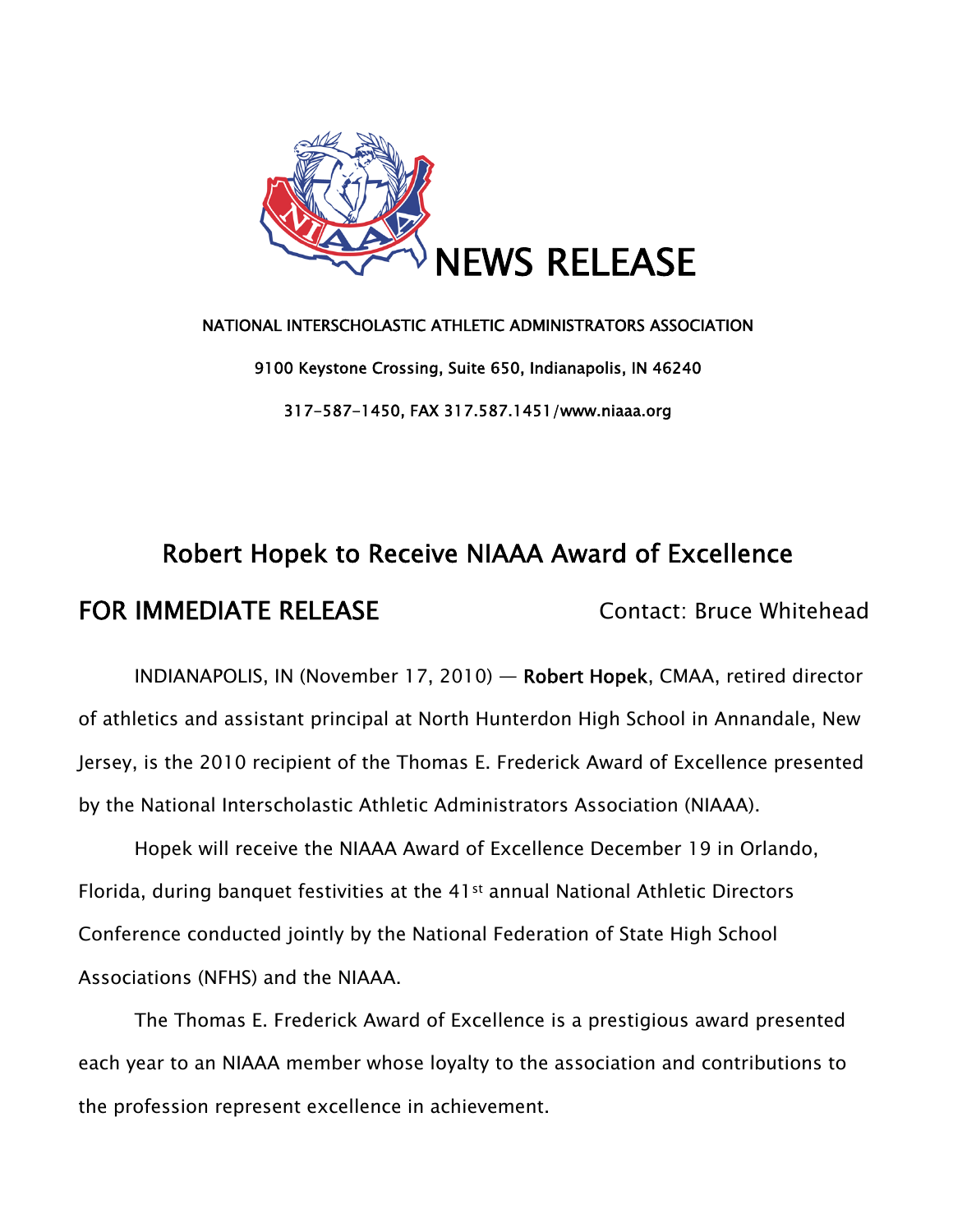The award is named after the late Thomas E. Frederick, who served as NFHS assistant and associate director for 22 years before his retirement in 1989. Frederick was responsible for starting the National Athletic Directors Conference in 1971 as well as the NIAAA in 1977.

 Hopek retired in 2004 after 31 years as director of athletics and assistant principal at North Hunterdon High School, but has continued his service to athletic administration at the state and national levels the past six years.

 Hopek was the founder of the Hunterdon/Warren County Directors of Athletics Association in 1982 and remains president of the association today. He was president of the Delaware River Conference from 1980 to 1982, secretary of the Mid-State Conference from 1983 to 1987 and has been secretary of the Skyland Conference since 1987.

 Within the Directors of Athletics Association of New Jersey (DAANJ), Hopek has served on the DAANJ Executive Committee since 1980 and was president from 1989 to 1991. He also is editor of the DAANJ Newsletter and chairman of the Awards Committee.

 Hopek also has devoted many hours to the New Jersey State Interscholastic Athletic Association (NJSIAA), serving two terms on the NJSIAA Executive Committee, 18 years on the Eligibility Committee and a term on the Scheduling Committee.

 In addition to his work with the DAANJ and NJSIAA, Hopek was president of the North Hunterdon Administrators Association from 1999 to 2004 and the Hunterdon County Administrators Association from 2000 to 2004. He also served on the Board of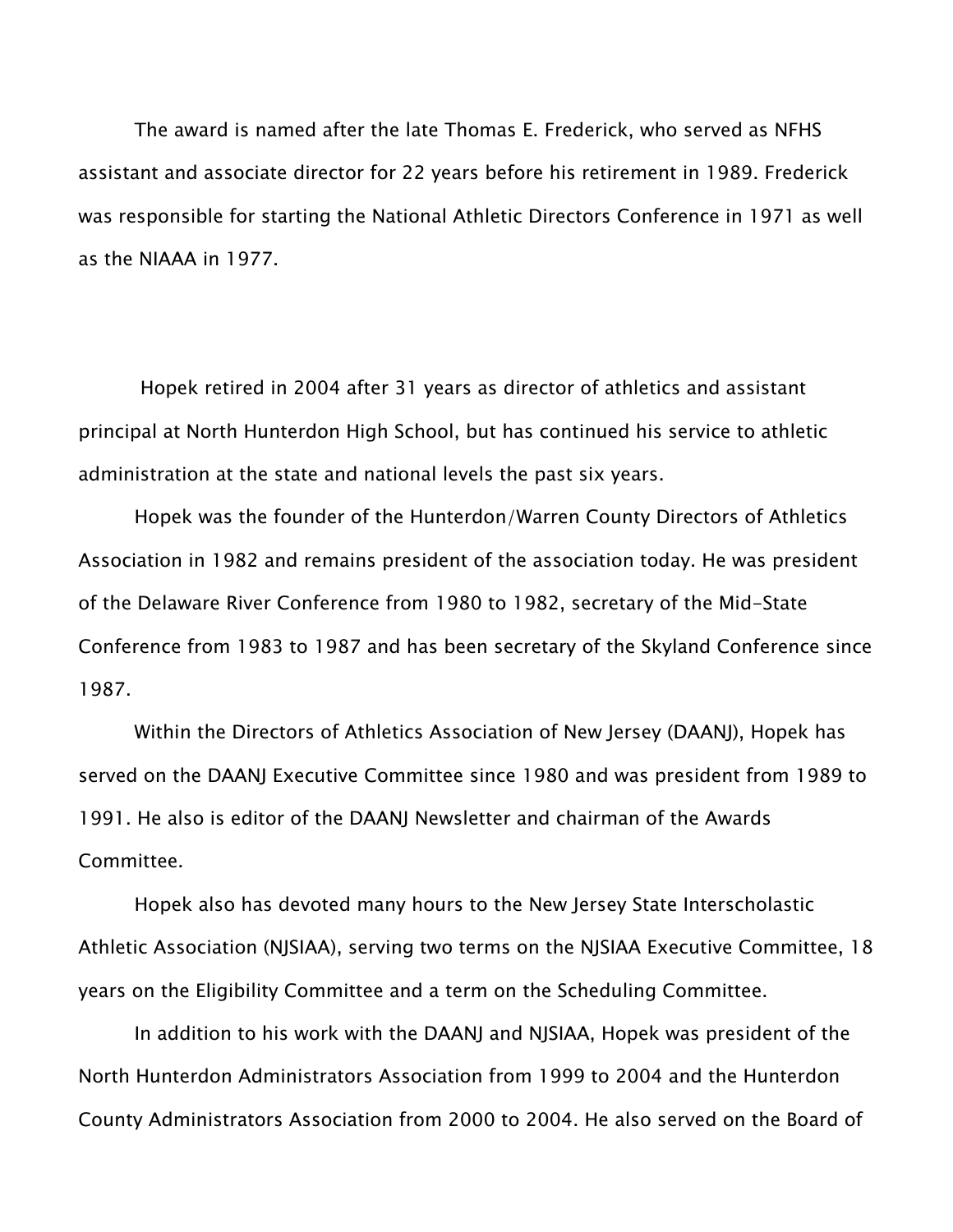Directors for the New Jersey Governor's Council on Physical Fitness and Sports and the New Jersey Garden State Games.

 Hopek's contributions to athletic administration at the national level are equally impressive. He has been the state's coordinator for the NIAAA Leadership Training Institute since 1998 and was a member of the NIAAA Board of Directors from 1999 to 2003. Hopek, who earned his CAA designation in 2002 and his CMAA in 2003, has served as state liaison to the NIAAA and as a member of the Leadership Training National Faculty.

 Hopek has been inducted into five halls of fame, including the NJSIAA, Minnesota State University-Moorhead, National Council of Secondary School Athletic Directors, North Hunterdon High School and the DAANJ. In addition, he received the NIAAA State Award of Merit in 1989, the NIAAA Distinguished Service Award in 1990 and the NFHS Citation in 1999.

 Hopek earned his bachelor's degree from Minnesota State University-Moorhead in 1969 and his master's from Trenton (New Jersey) State College in 1973.

###

#### About the National Interscholastic Athletic Administrators Association (NIAAA)

The NIAAA is the largest national organization for high school athletic administrators with more than 7,000 individual members. The NIAAA consists of athletic director organizations in the 50 states plus the District of Columbia and provides an efficient system for exchange of ideas between the National Federation of State High School Associations (NFHS) and state athletic administrators organizations as well as individual athletic administrators. The NIAAA, located in Indianapolis, Indiana, strives to preserve the educational nature of interscholastic athletics and the place of these programs in the curricula of schools. The NIAAA is a full and equal partner with the NFHS.

### About the National Federation of State High School Associations (NFHS)